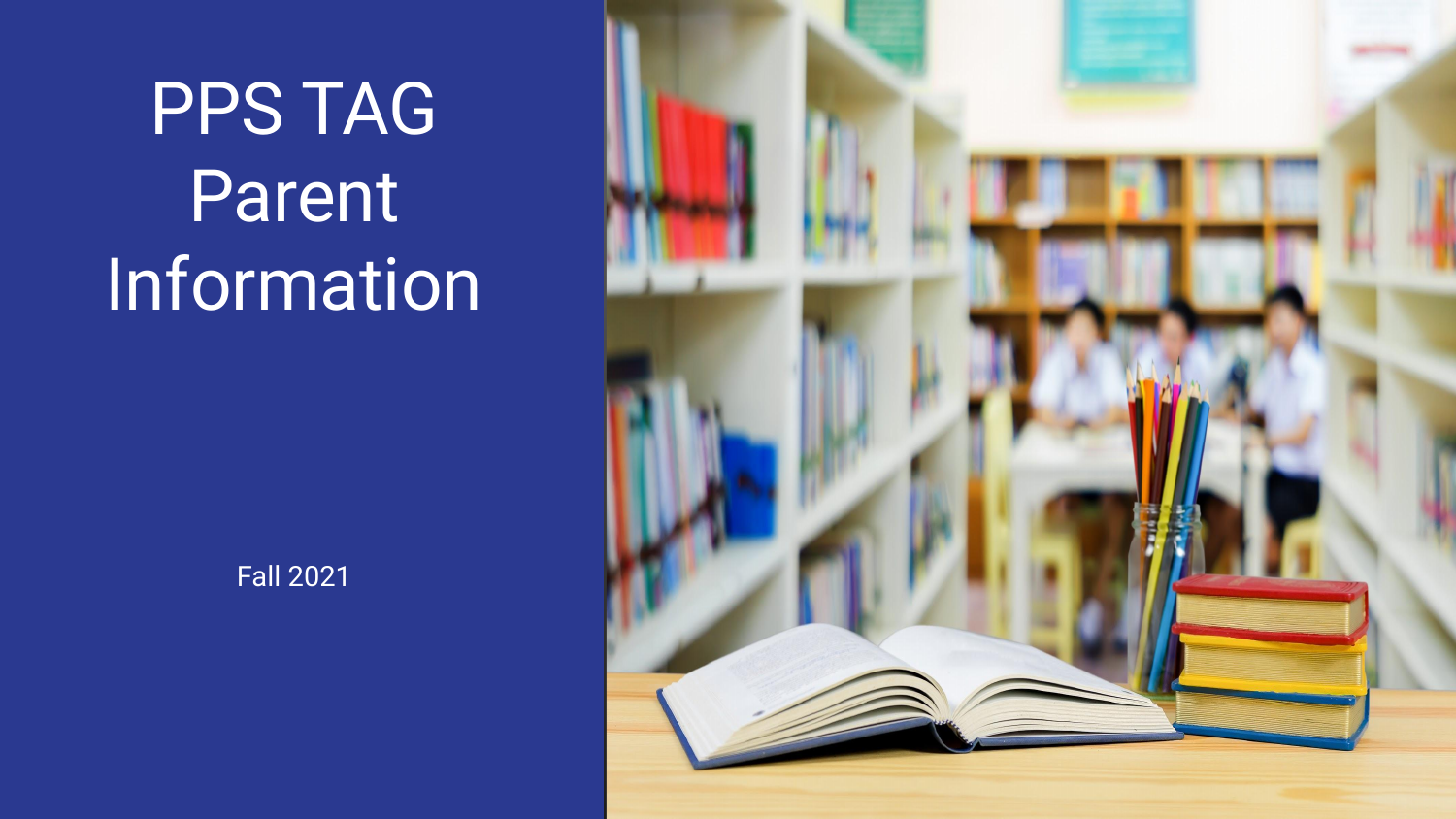### Topics for our Time Together

**\*Portland Public Schools Vision Statement for our Talented and Gifted Students**

**\*TAG Law**

**\*TAG Defined**

- **\*Nomination and identification process**
- **\* District Structures for Services**
- **\* Parent-Teacher Connection**
- **\*Instructional Strategies for all students**
- **\*Building Plans**
- **\*Individual TAG plan requests**

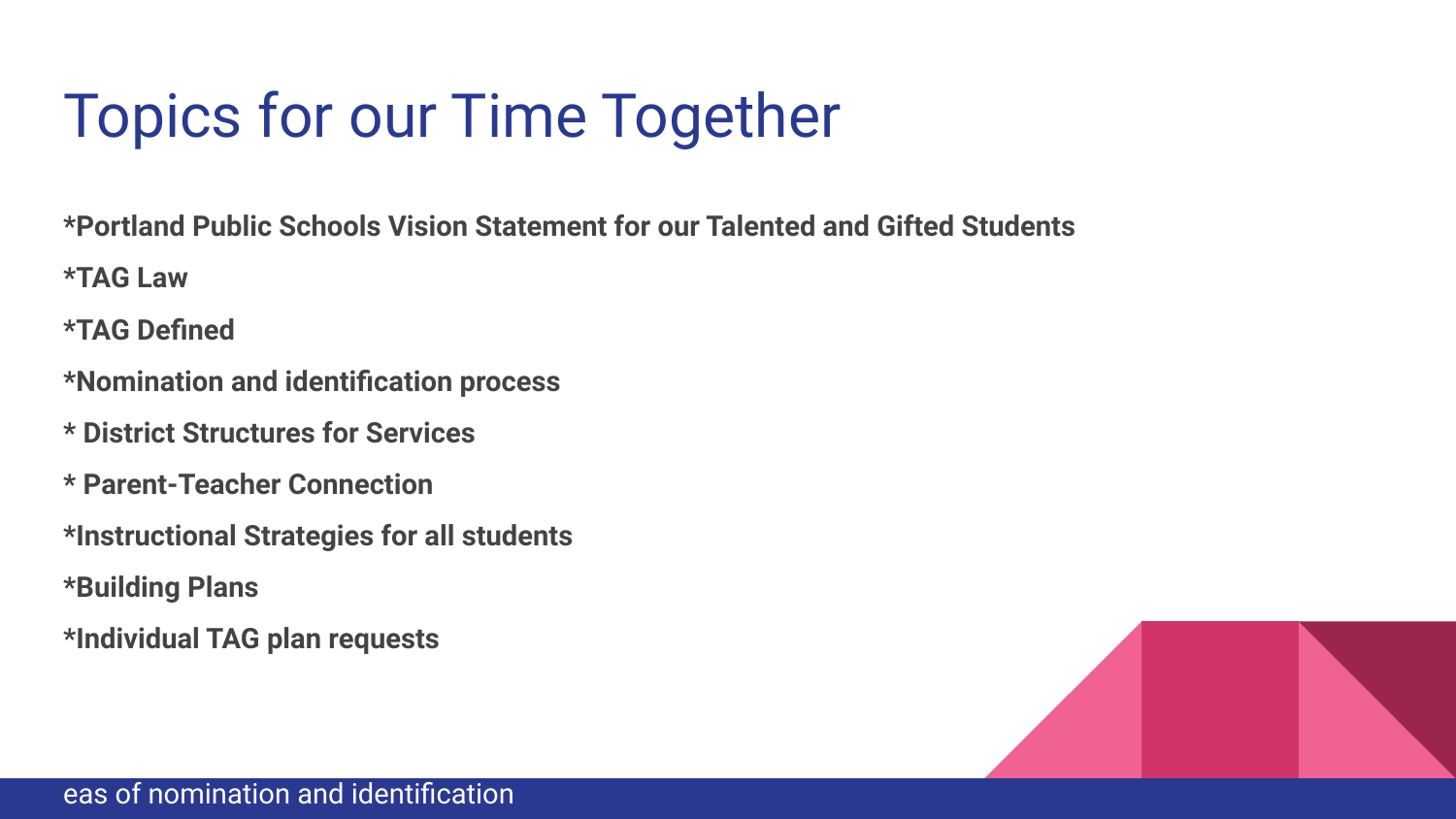#### **Vision Statement for 2021-2022**

Encouraged by the PPS equity policy and community input, we are investing in improvements like never before in our effort to create a program to meet the unique and diverse needs of all students. We will collaborate with all neighborhood schools to support programs where we can better address all TAG students' needs, develop and nurture students who show potential for demonstrating high levels of critical thinking and establish a pathway to positive partnerships with families. TAG students will form a community of collaborative learners who have the skills necessary to positively impact the world around them.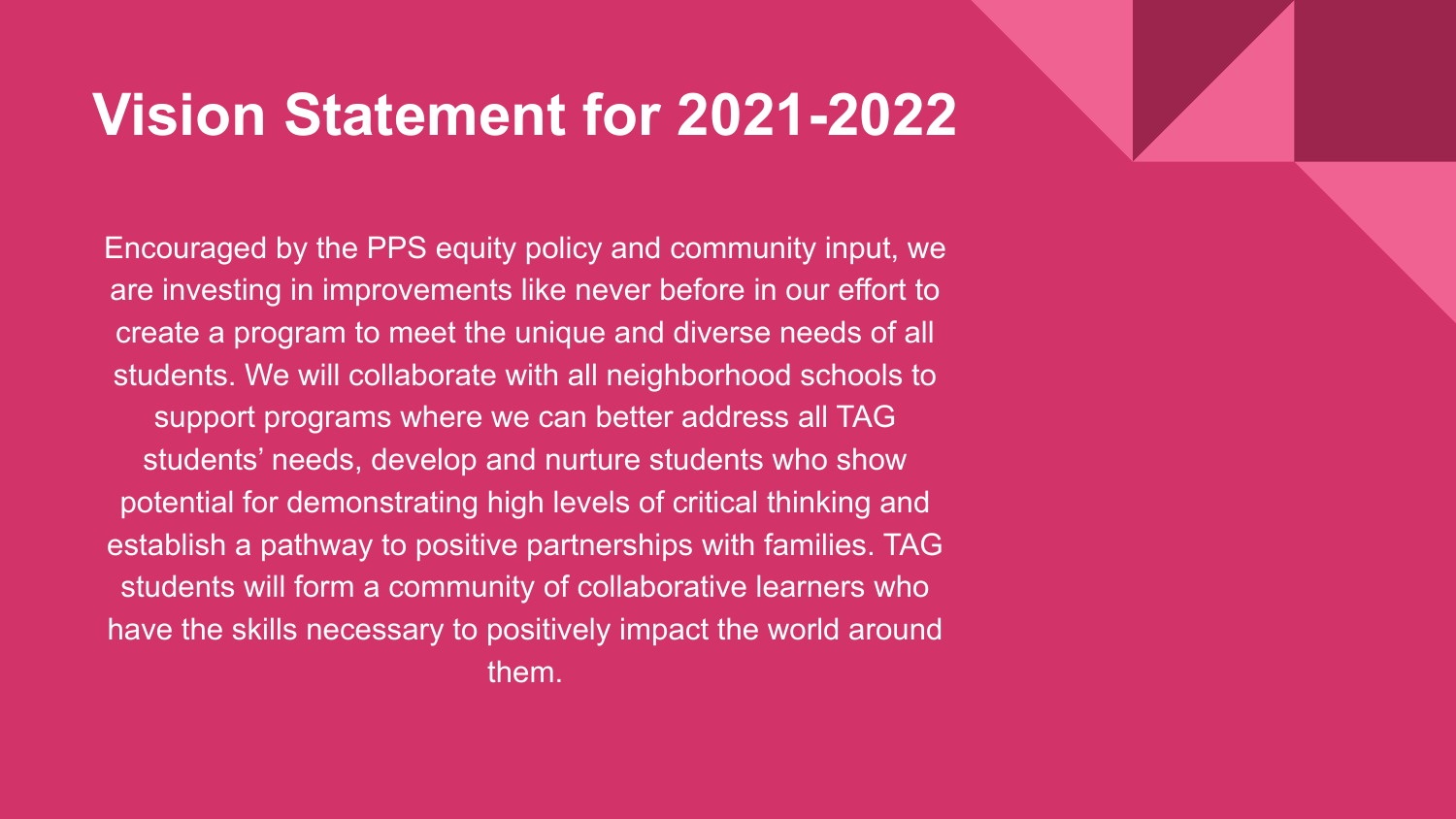#### TAG Law: What is the TAG Mandate?

**The Mandate: Talented and Gifted Education Act 1987 Oregon Revised Statute: 343.407, 409: Identification of talented and gifted students.**

**"School districts shall identify talented and gifted students enrolled in public schools under rules adopted by the State Board of Education."**

**"School districts shall provide educational programs or services to talented and gifted students enrolled in public schools under rules adopted by the State Board of Education."**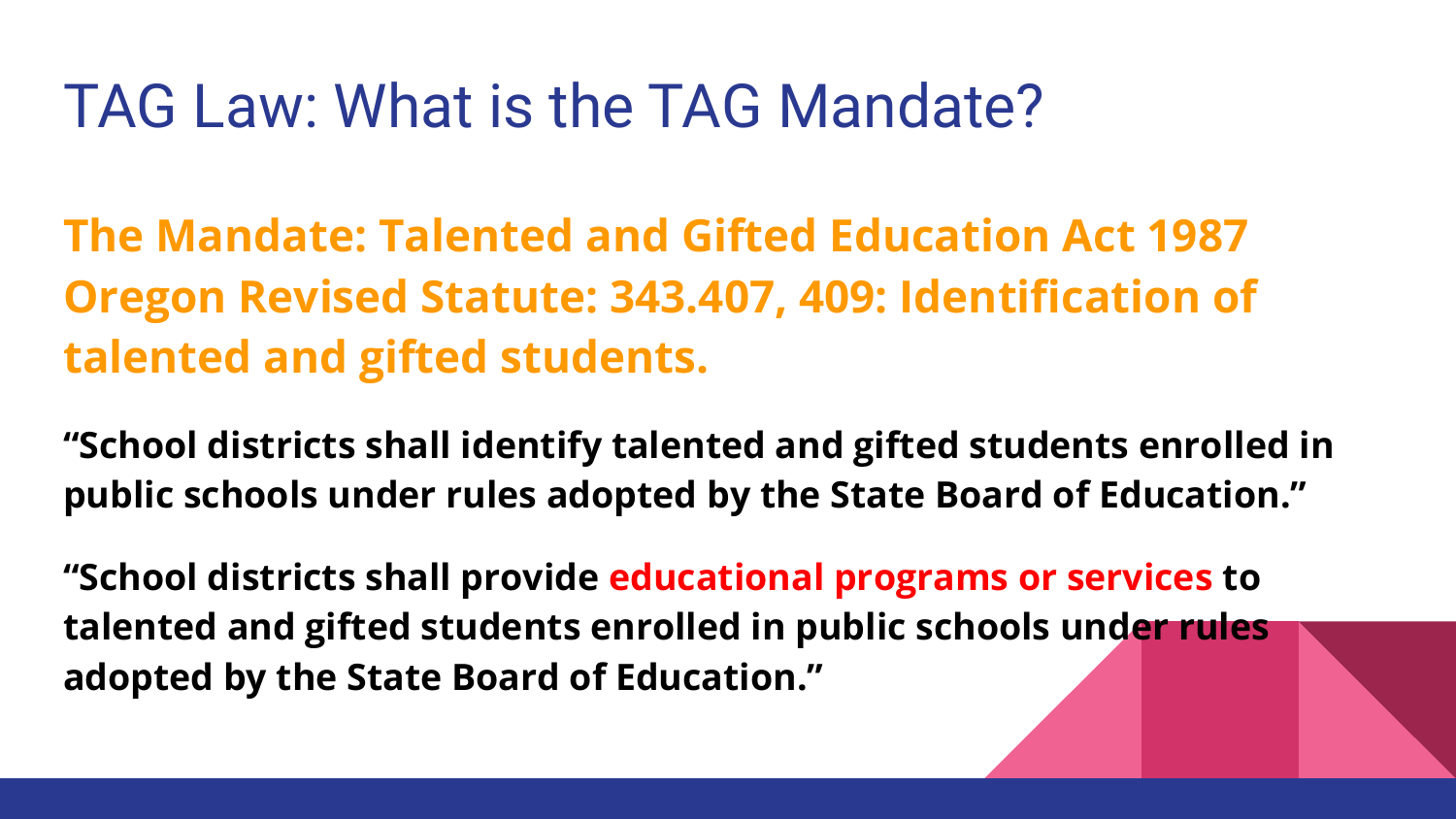### Talented and Gifted Students are defined as:

a group of students who demonstrate an exceptional ability in a particular area. Per Federal regulation, these students have scored between the 97<sup>th</sup> and 99<sup>th</sup> percentile meaning that they are performing at the highest level in comparison to their peers.

#### Talented and Gifted Potential Students are defined as:

a group of students who demonstrate an advanced or even exceptional ability in a particular area, and score between the 95th and 96th percentile. Through the use of an assessment tool and process, PPS may identify students who have potential to perform at high levels either in talent or giftedness.

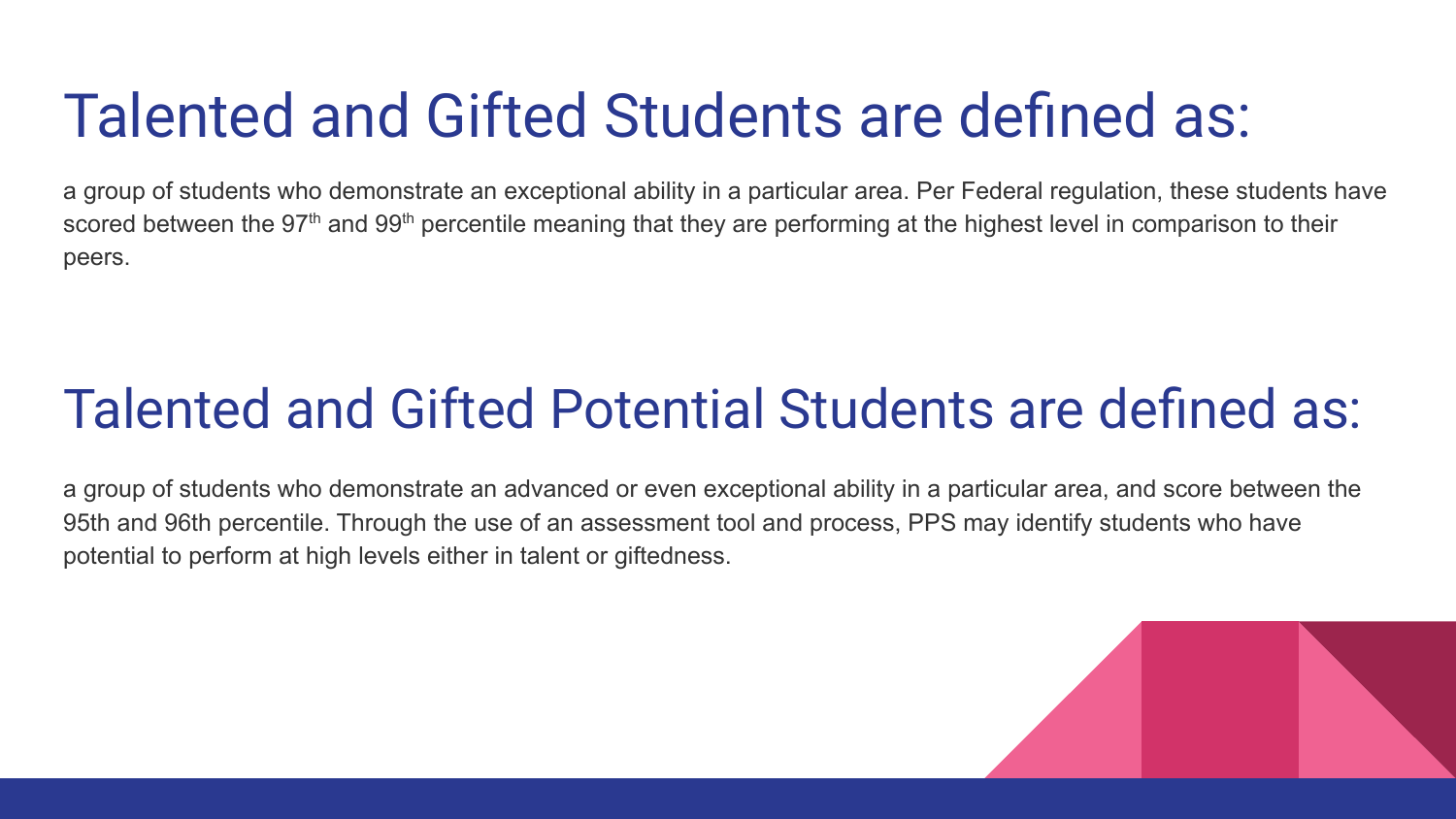### Areas of Nomination and **Identification**

Your child may be identified as TAG in 3 areas

- Intellectual Ability
- **Math**
- Reading

If your child is not currently identified in one of the areas and you feel they need to be assessed to determine eligibility, you may nominate your child for assessment.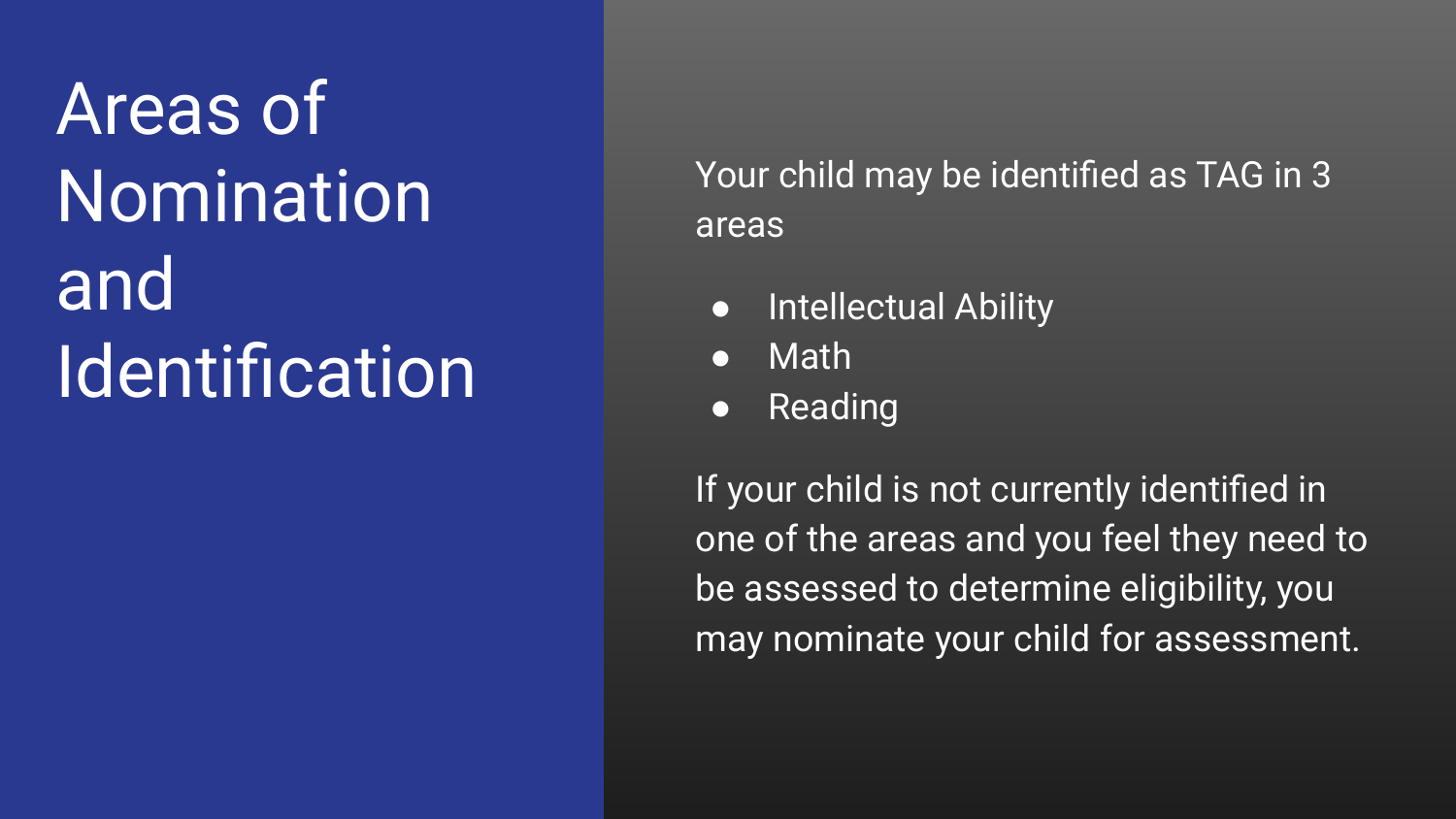### TAG Identification Process

Once a parent **and** teacher have discussed TAG nomination the TAG identification begins.

- 1. The classroom teacher **or** parent notifies the building TAG Facilitator that they are nominating a student.
- 2. The building TAG Facilitator emails a Google Form to the parents **or** parents can access the Google Form that is posted on the school's website. (*Each school has a specific form associated with their school, if you have any questions, please reach out to your child's teacher or the Building TAG Facilitator).*
- 3. After the parents have submitted their Google Form, and consented to the nomination, the building TAG Facilitator will send the teacher a Google Form to complete.
- 4. The TAG Facilitator complete all other required information.
- 5. All Google Form nominations are to be submitted to the building TAG Facilitator by December 3, 2021.
- 6. A TAG Proctor or TOSA will work with the building TAG Facilitator to schedule the assessments. When appropriate, existing data from MAP or OSAS will be used for math and reading identification.
- 7. A School TAG Team *(a teacher, administrator and the TAG Facilitator)* reviews the data and makes the final identification decision.
- 8. The TAG office sends letters to notify families of students' TAG eligibility.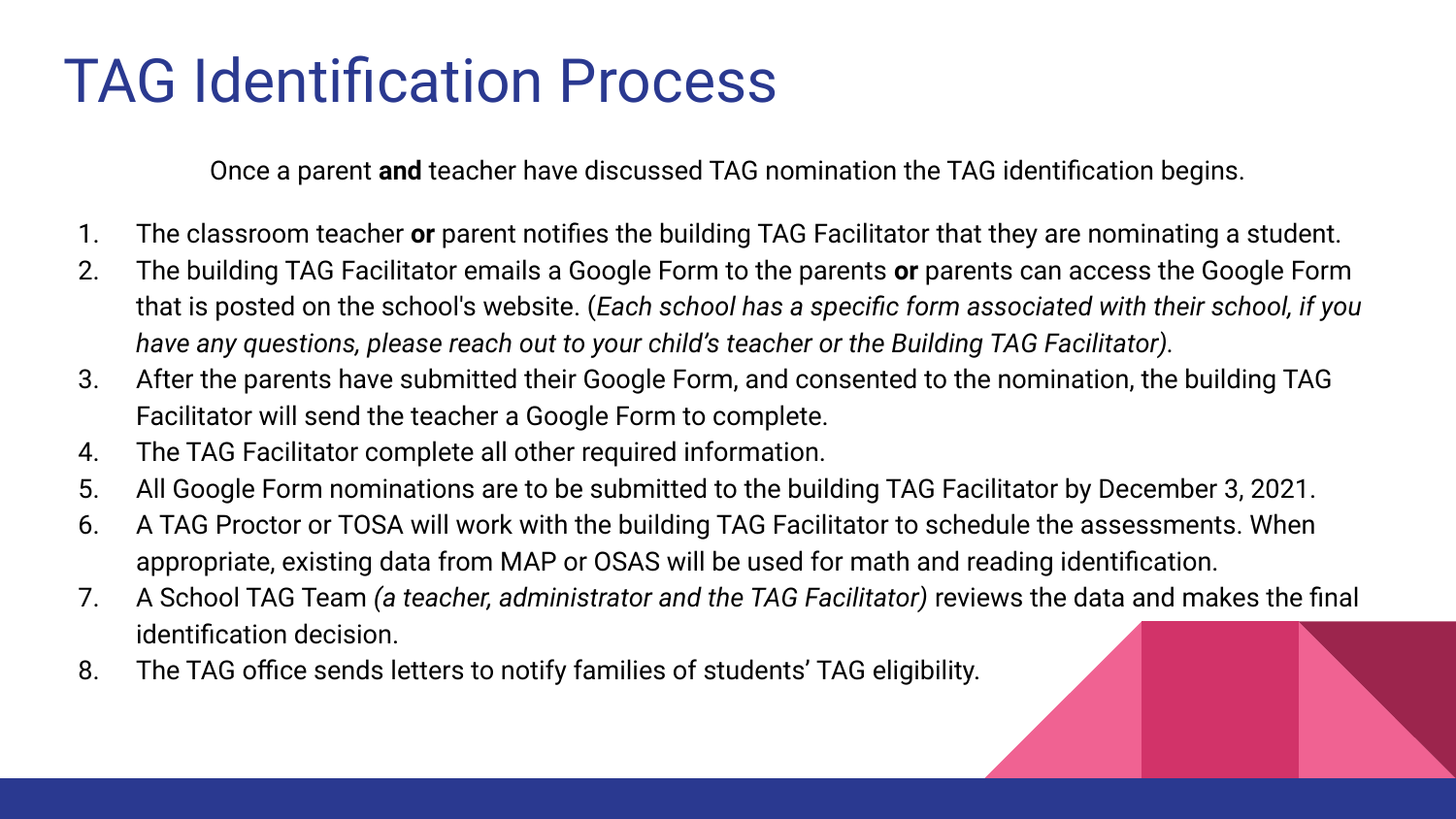TAG Services are provided by the Classroom Teacher in PPS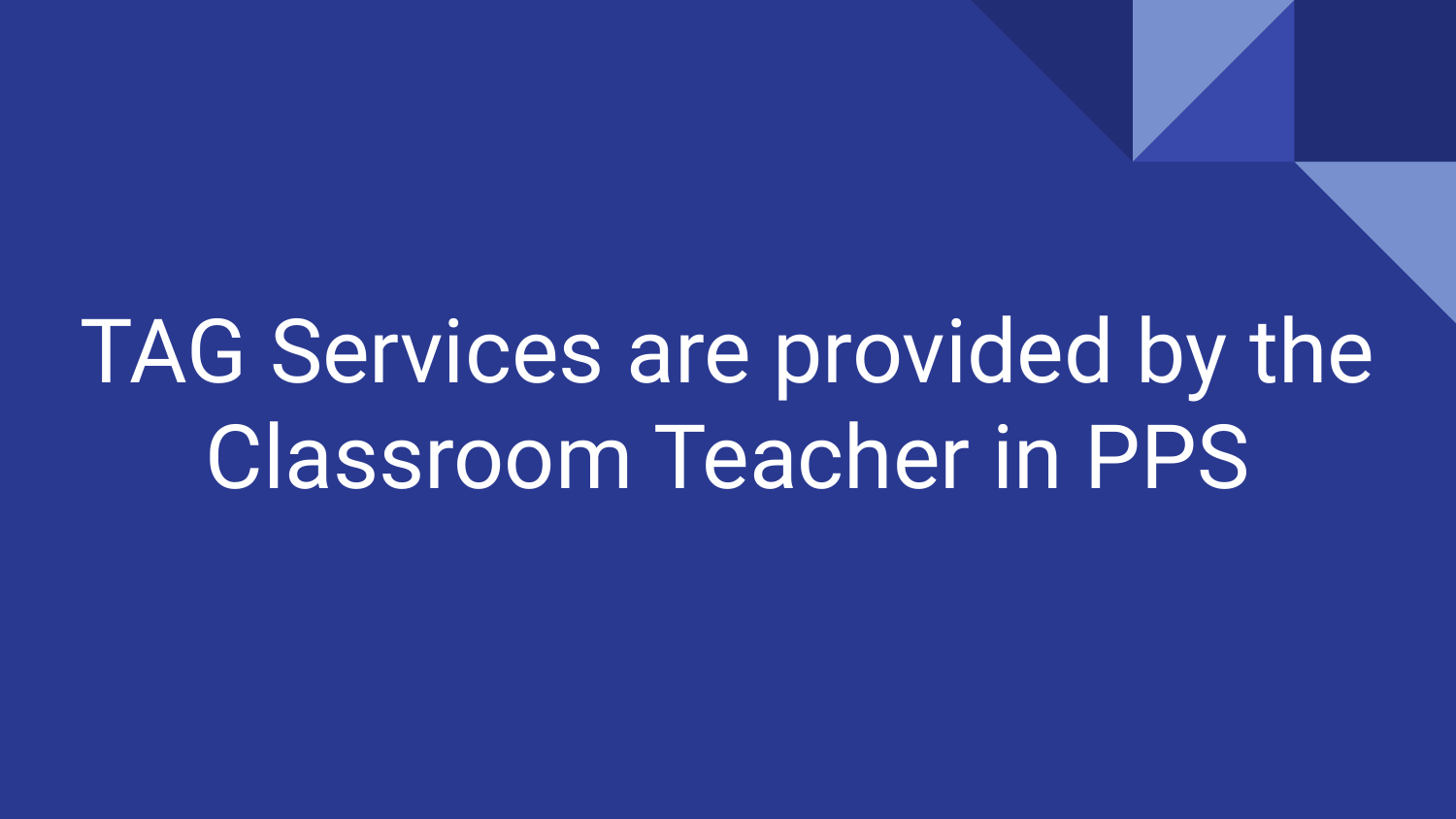Teachers are required to meet TAG students' Rate & Level of learning:

- **● Rate of learning is a measure of the pace at which a student successfully progresses through the curriculum after being placed at the appropriate level**
- **● Level of learning is the student's instructional level in the curriculum: the place where the student will be successful, but will encounter knowledge and skills he or she has not yet learned or mastered**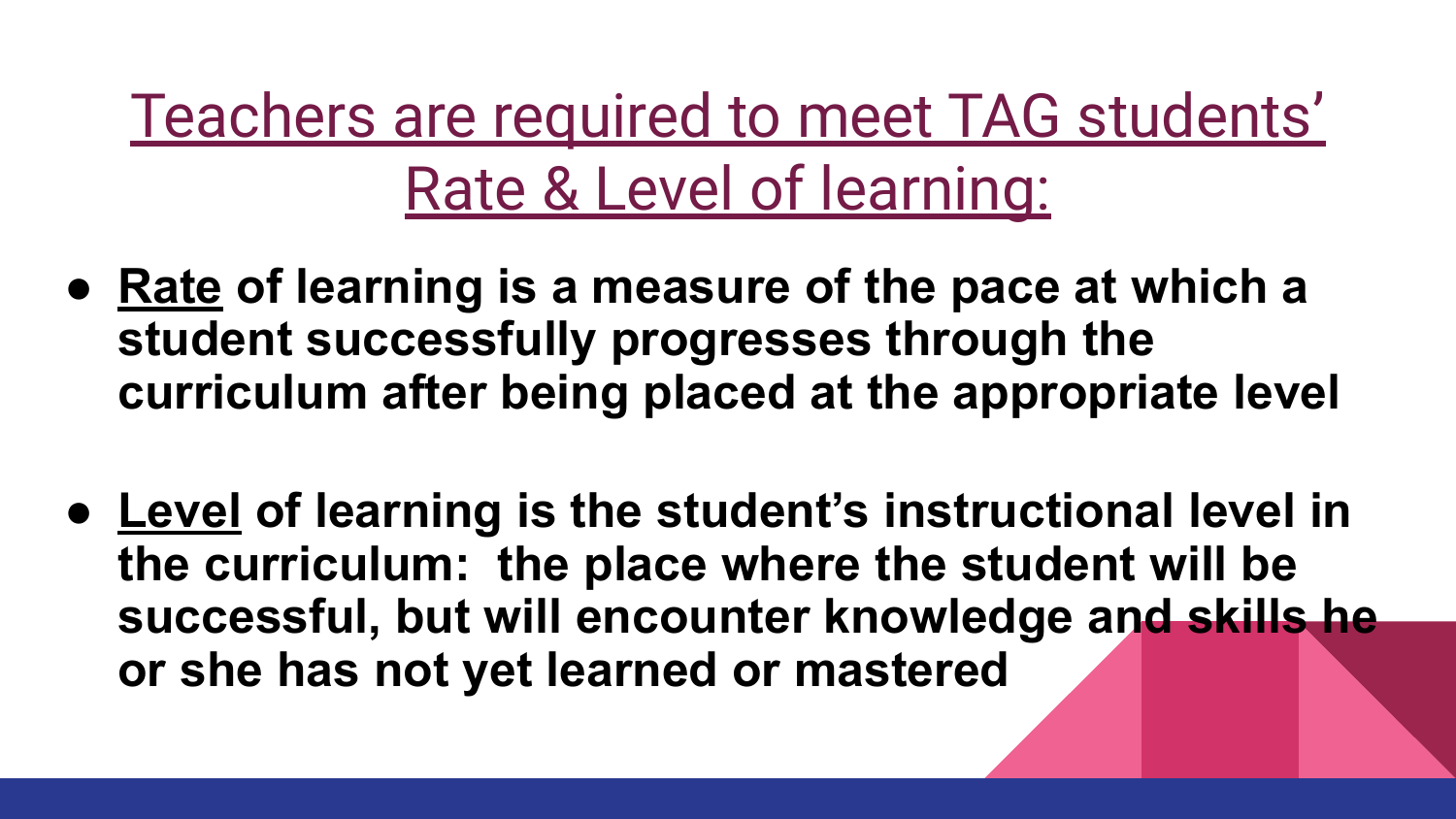### Parent/Teacher Meeting

Families are encouraged to schedule a meeting with their child's teacher to discuss:

- $\bullet$  Who the child is as a learner?
- What are they interested in?
- And, how do they learn most effectively?

Families know their child best!

- Share with the current teacher what has been effective in the past and what struggles the student has had previously.
- Ask how families can support a student's learning at home.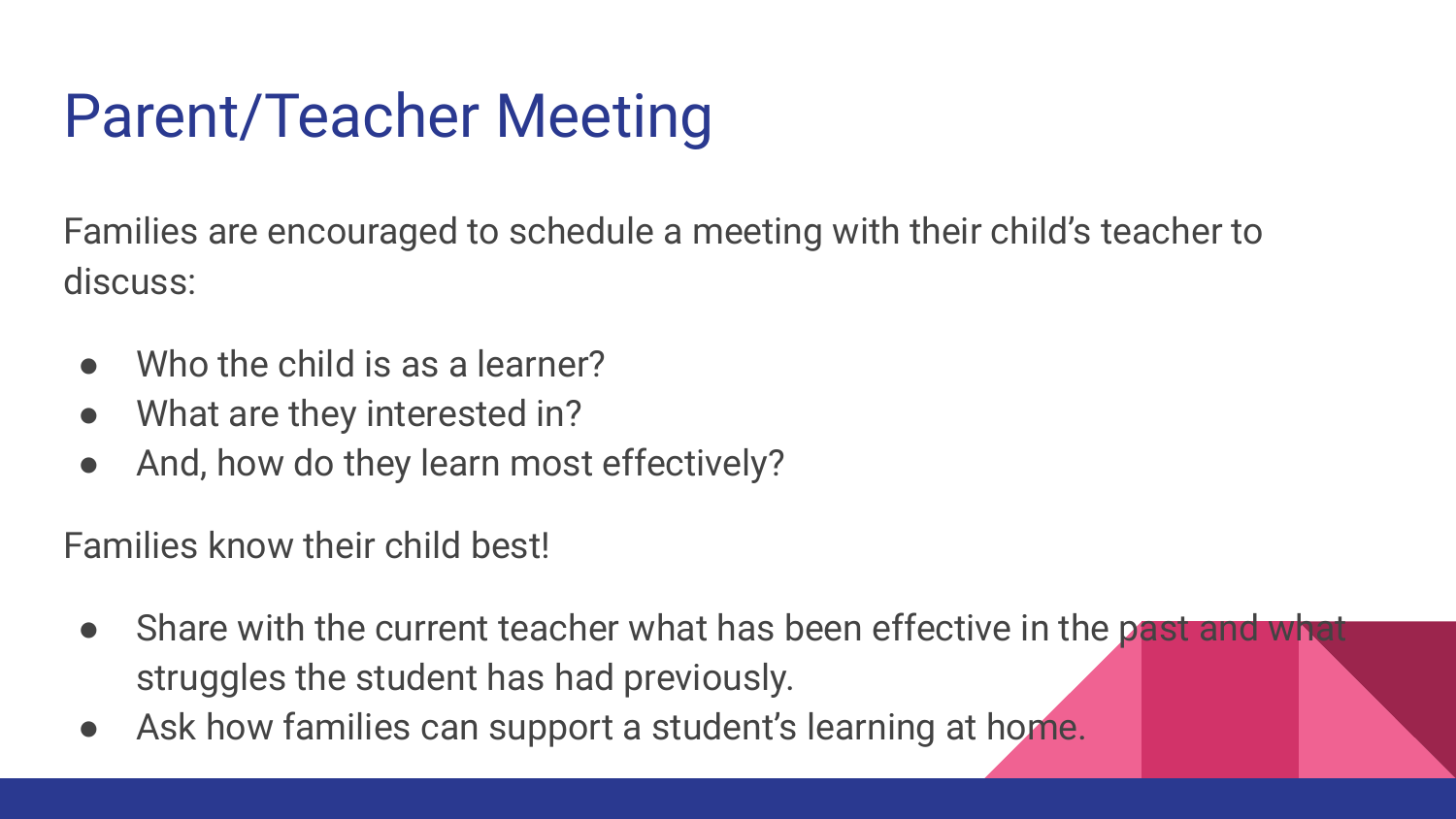### Don't wait until Parent-Teacher Conferences in November!

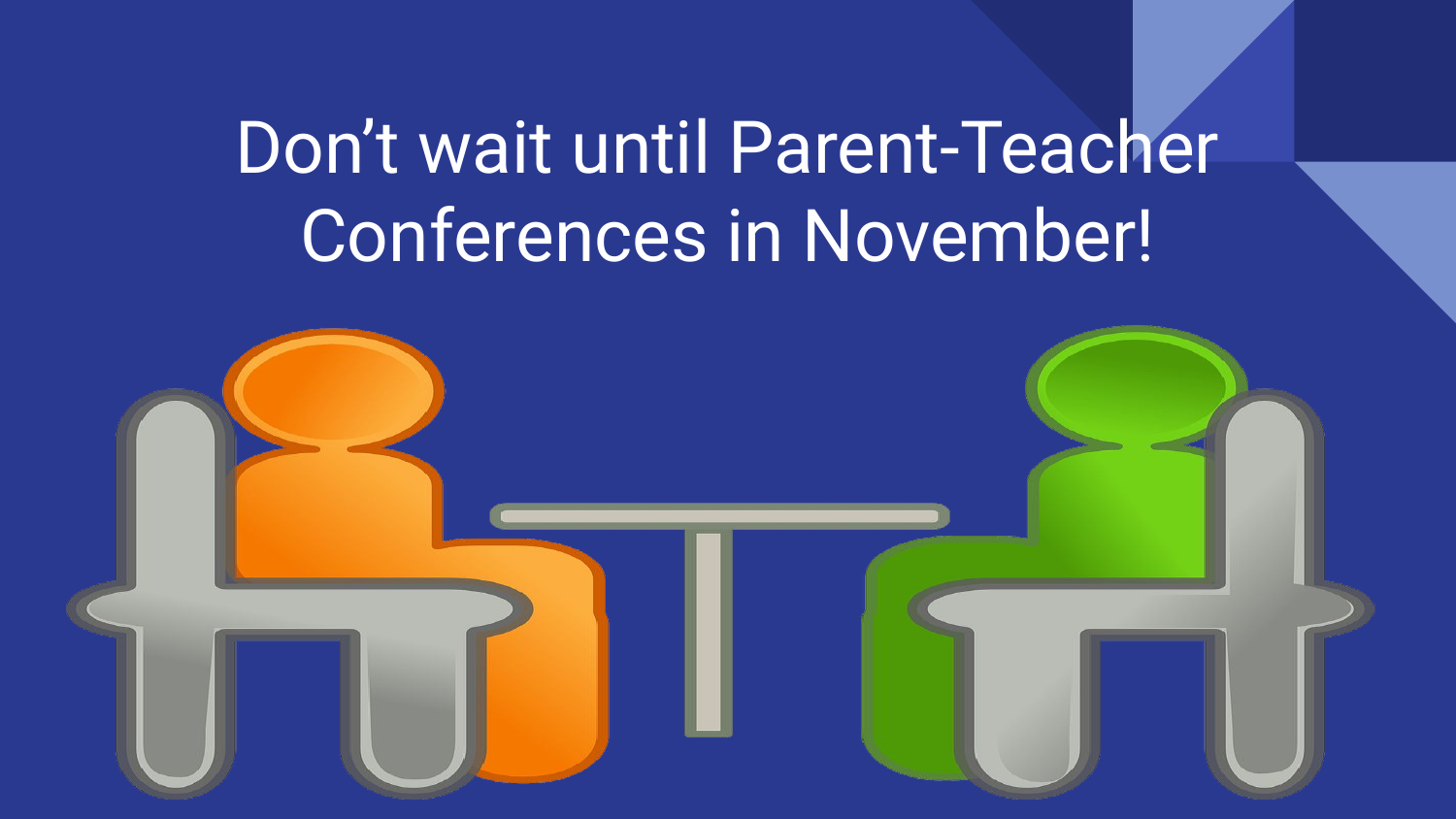### **Strategies to Address a Student's Rate and Level of Learning May Include:**

- **1. Flexible Grouping**
- **2. Tiered Lessons**
- **3. Curriculum Acceleration**
- **4. Compacting**
- **5. Independent Study/Project**
- **6. High Level Questioning**

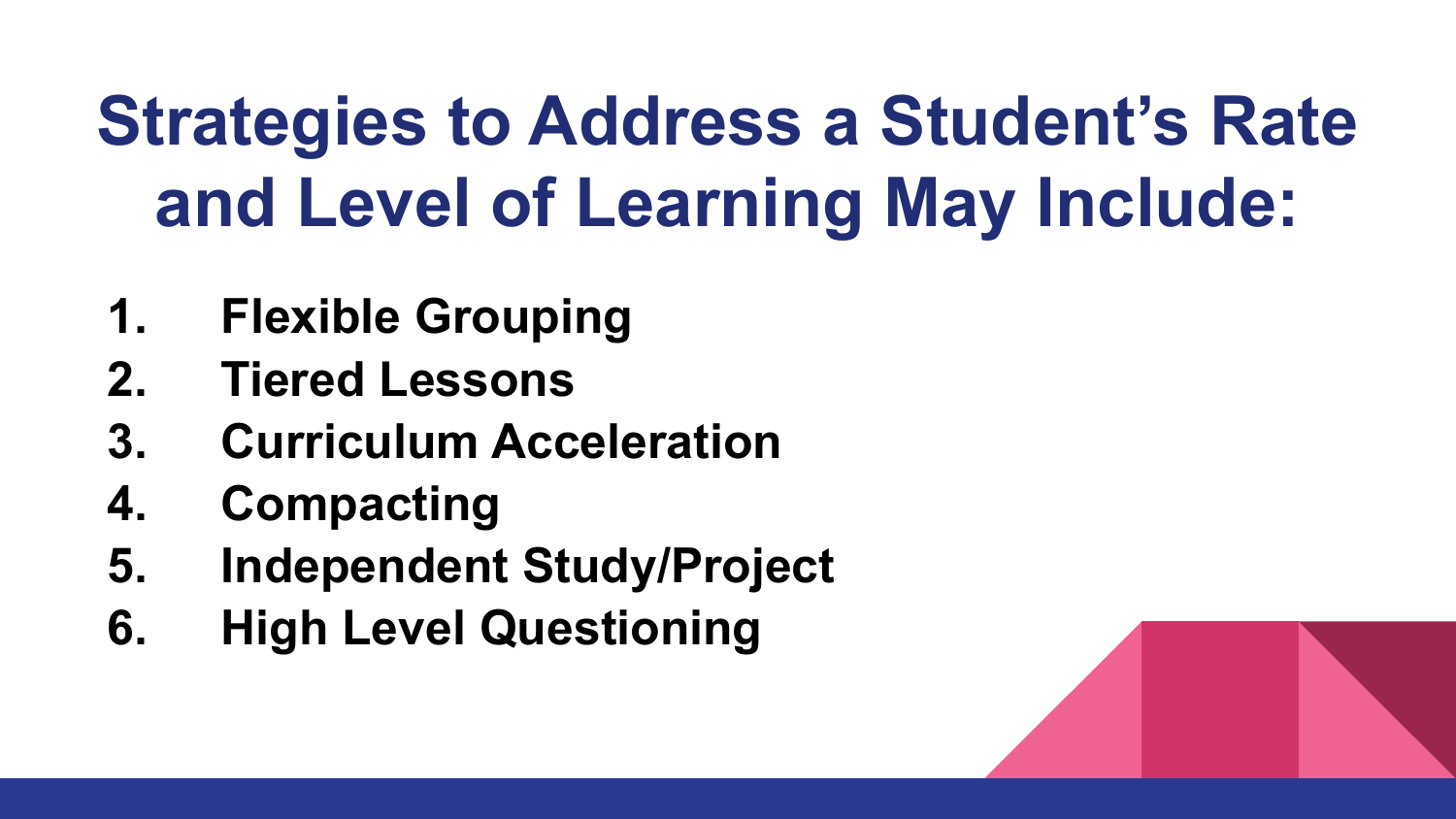## Going faster is not the answer

Digging deeper, more analysis, explaining why or how, defend reasoning and conclusions, making real world applications in new situations.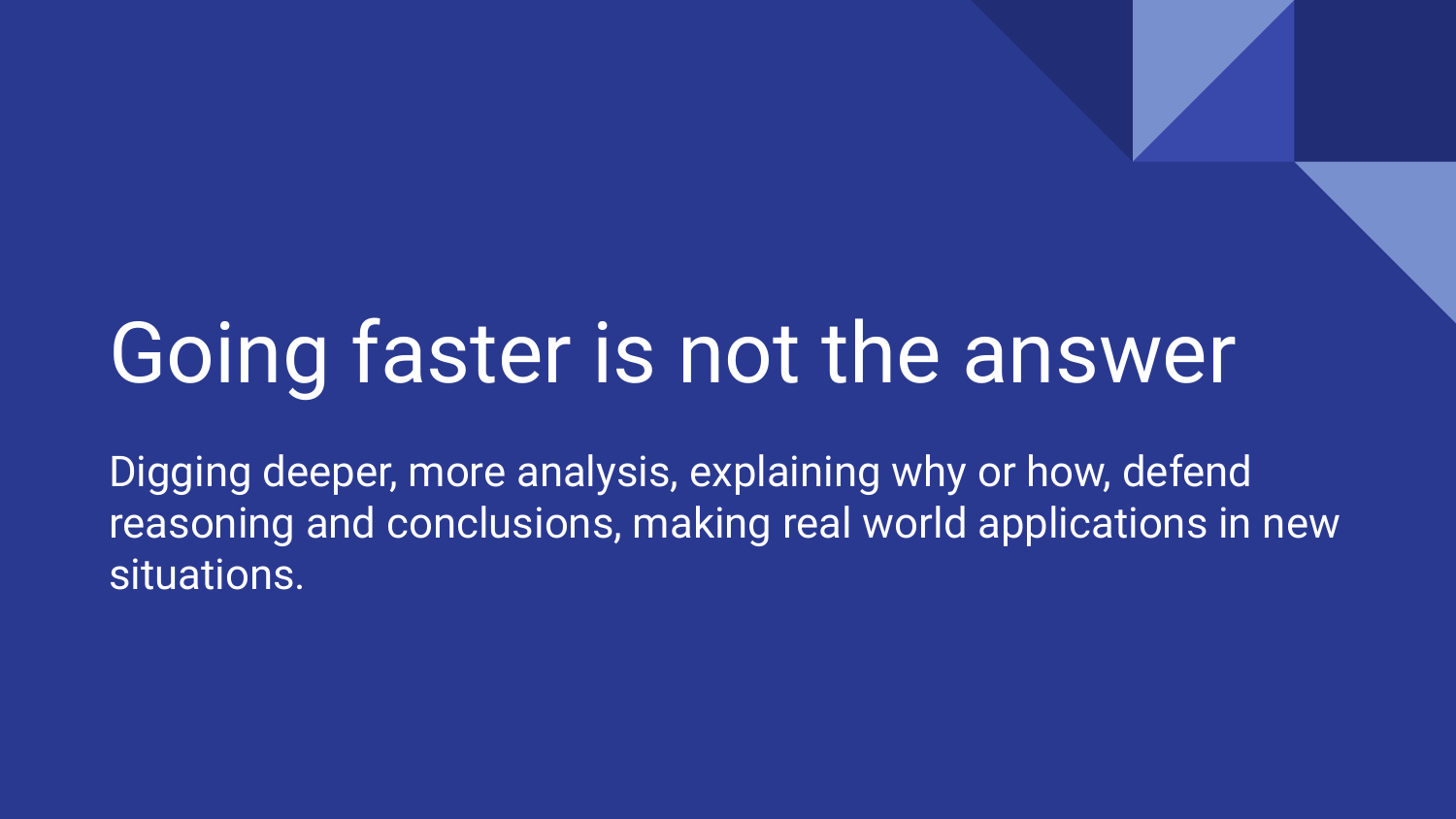TAG students should spend a good amount of time in Depth of Knowledge (DOK) Levels 3 and 4.

**DOK Level 3** assignments/questioning would require students to:

● Use strategic thinking - investigate, draw conclusions, hypothesize, revise and critique (just some examples)

**DOK Level 4** assignments/questioning would require students to:

• Use extended thinking - design, prove, synthesize, connect and apply concepts (just some examples)

\*Robertkaplinsky.com

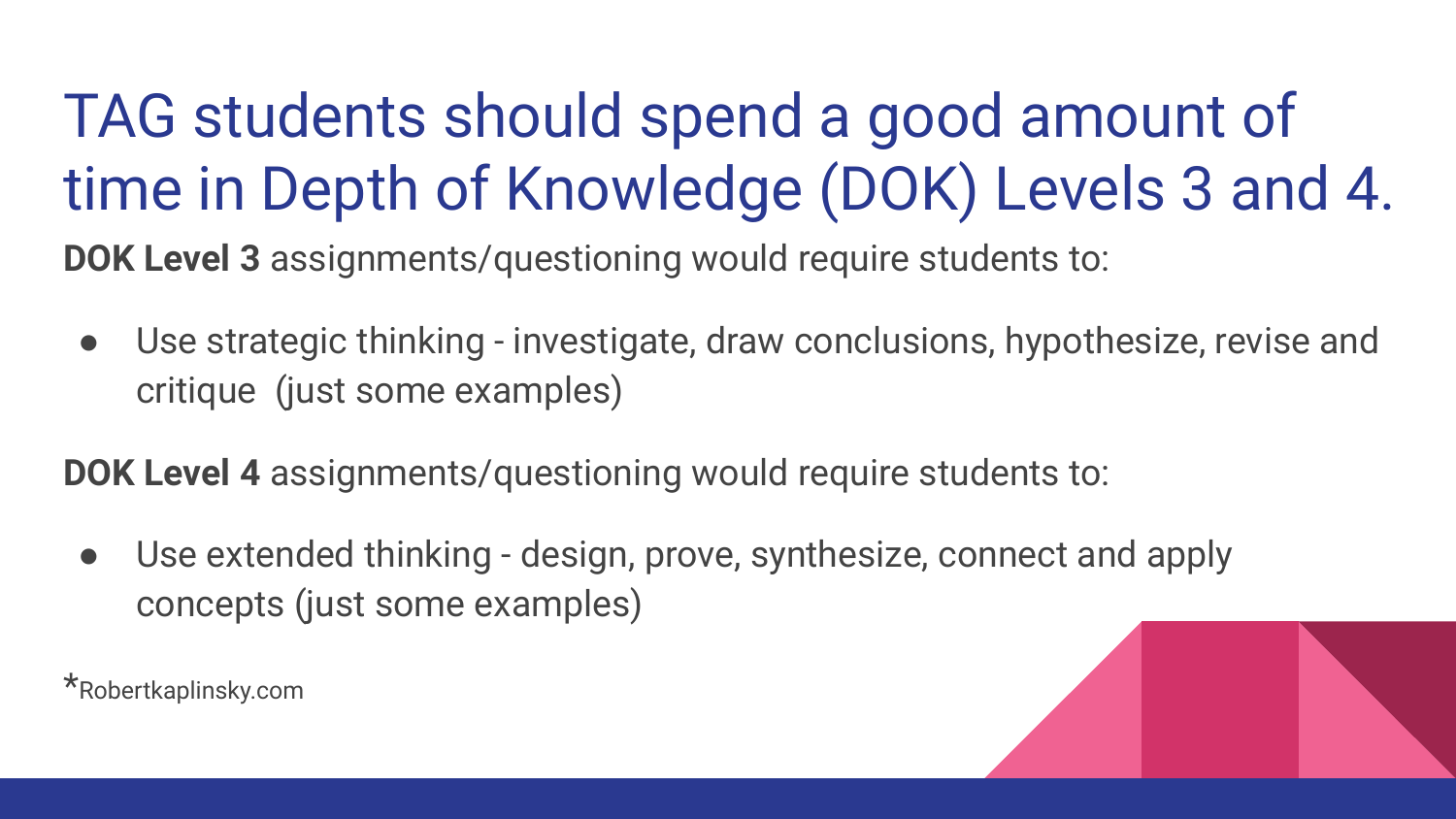### Single Subject Acceleration

- **● Applications for SSA will be available on September 7, 2021**
- **● Students in grades 2nd-5th and 7th common core are eligible**
- **● Placement decisions will be finalized on or before October 11, 2021 for the Fall applications and the last day of school, for Spring Applications**
- **● Qualified students will be placed in the next math course in the math pathway (ex. 2nd to 3rd, 6th to 7th common core)**
- **● Schools will use data from the MAP Assessment administered in the Fall and Spring to determine which students are eligible for SSA. Student maturity, desire for accelerated course work, family support and teacher recommendations will be considered as well.**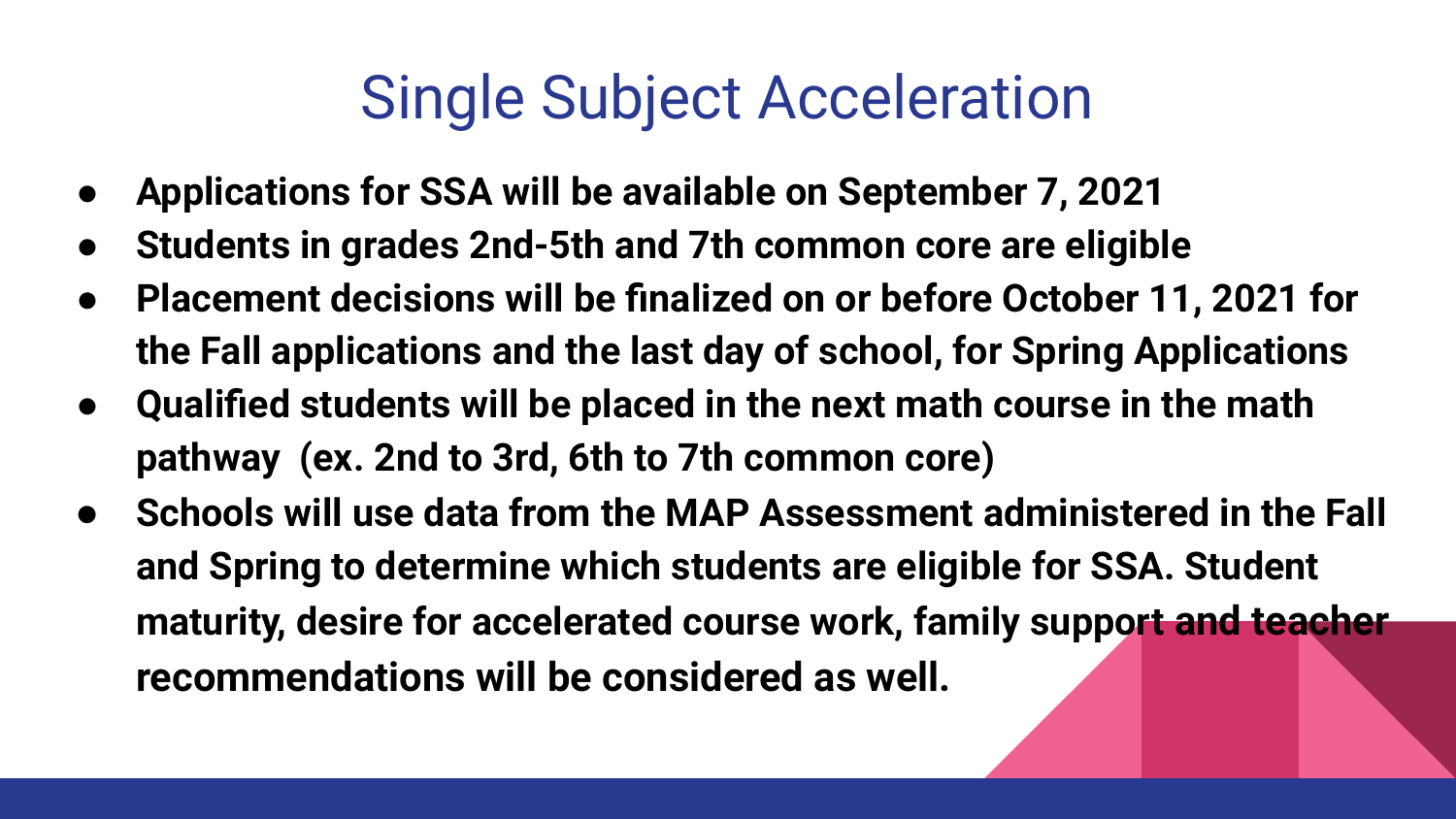# **Building TAG Plans**

Each individual school has a building TAG plan. They will be located on the school's website and uploaded to the district TAG website by the end of October.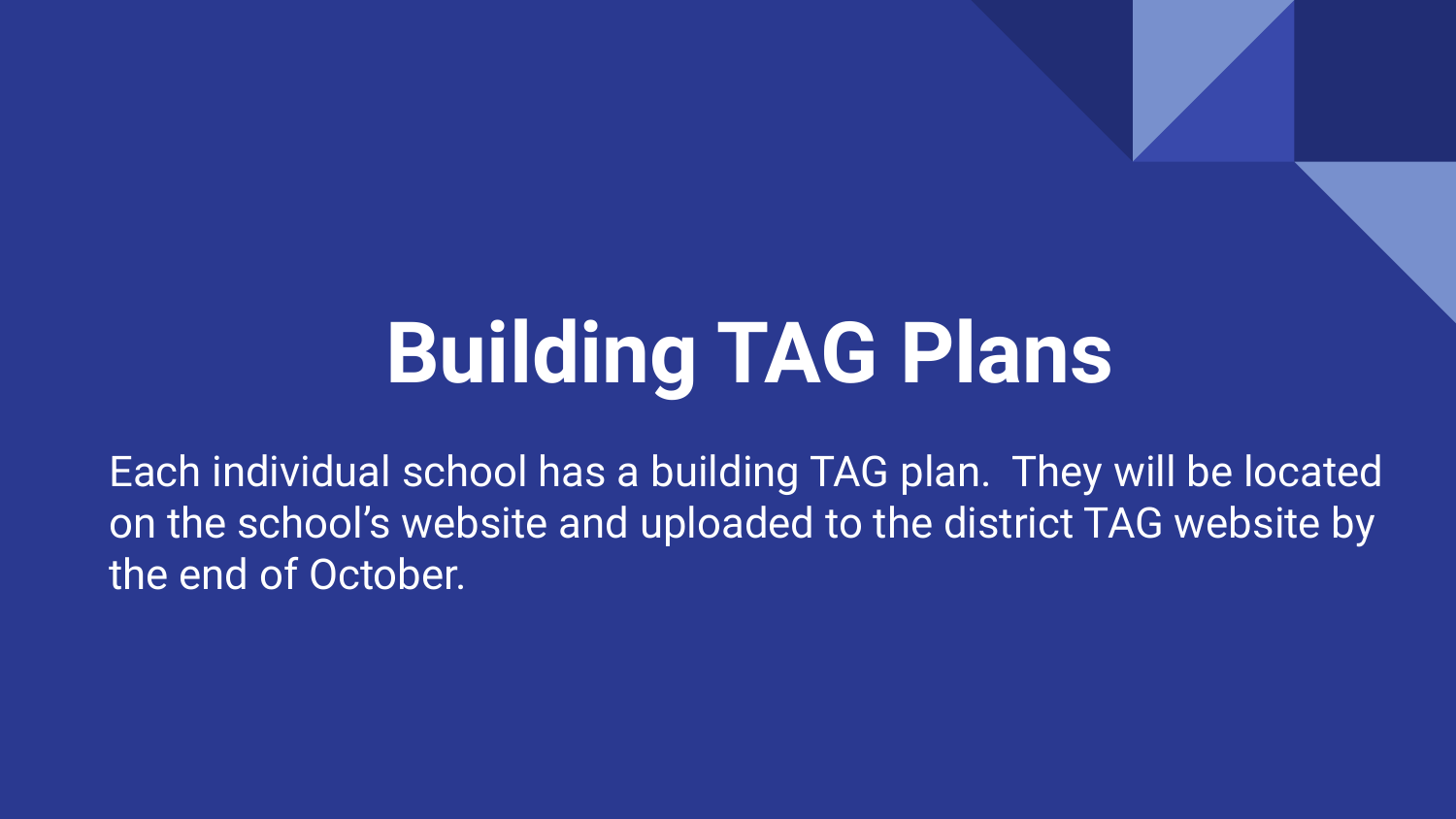### **When Might I Request An Individual TAG Plan?**

**● If….after a parent/teacher meeting, you still have questions concerning the rate and/or level of instruction/assignments.**

**● If....you need greater clarity about the TAG services provided in the school or by a specific teacher.**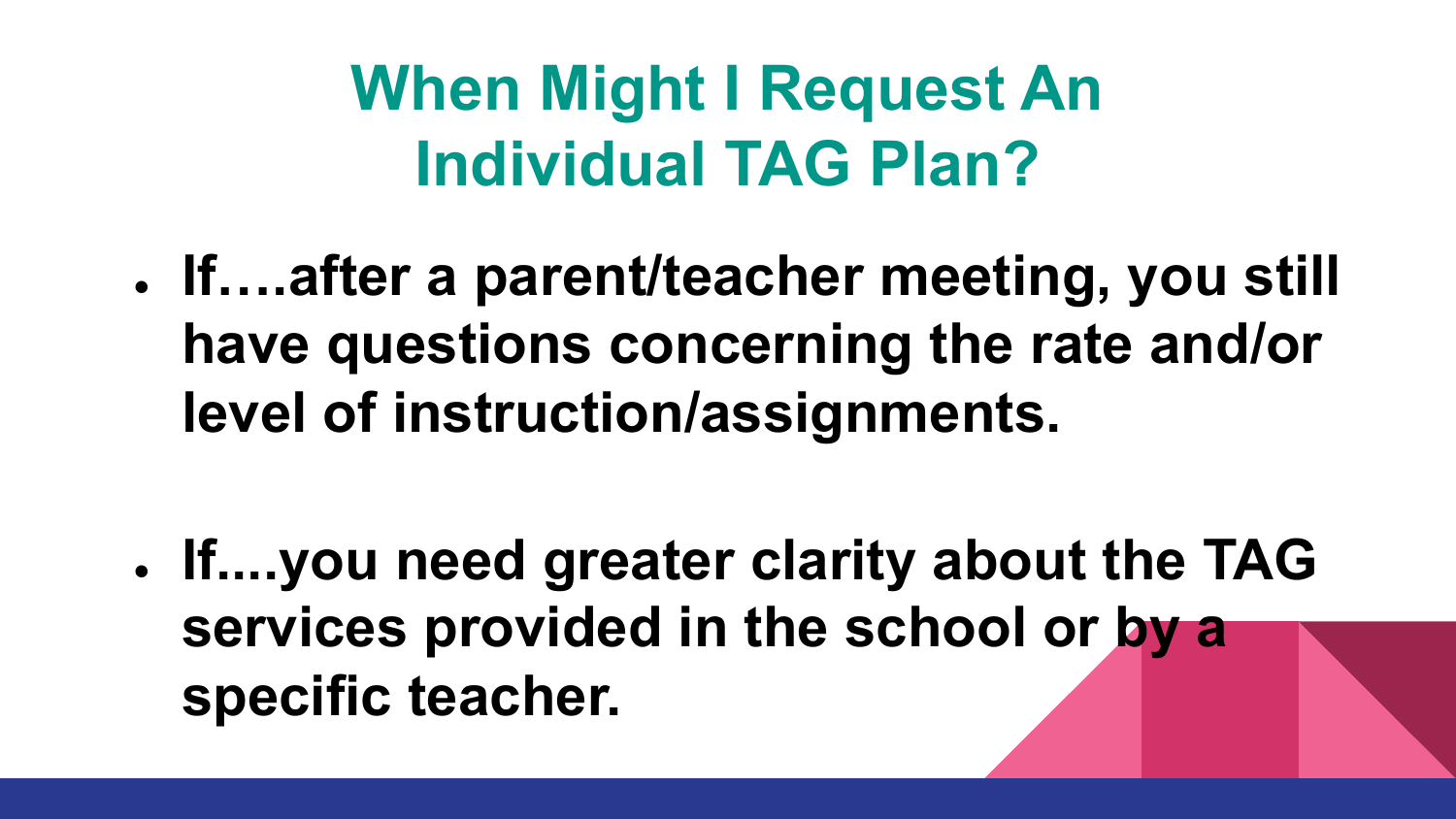### **Communication Regarding TAG News**

- **1. Ongoing dialogue with teachers, building TAG Facilitators, and the Principal**
- **2. TAG Bulletin Board in each school**
- **3. Newsletters/websites from classroom teachers and school**
- **4. TAG Family email distribution lists**
- **5. PPS.NET/TAG**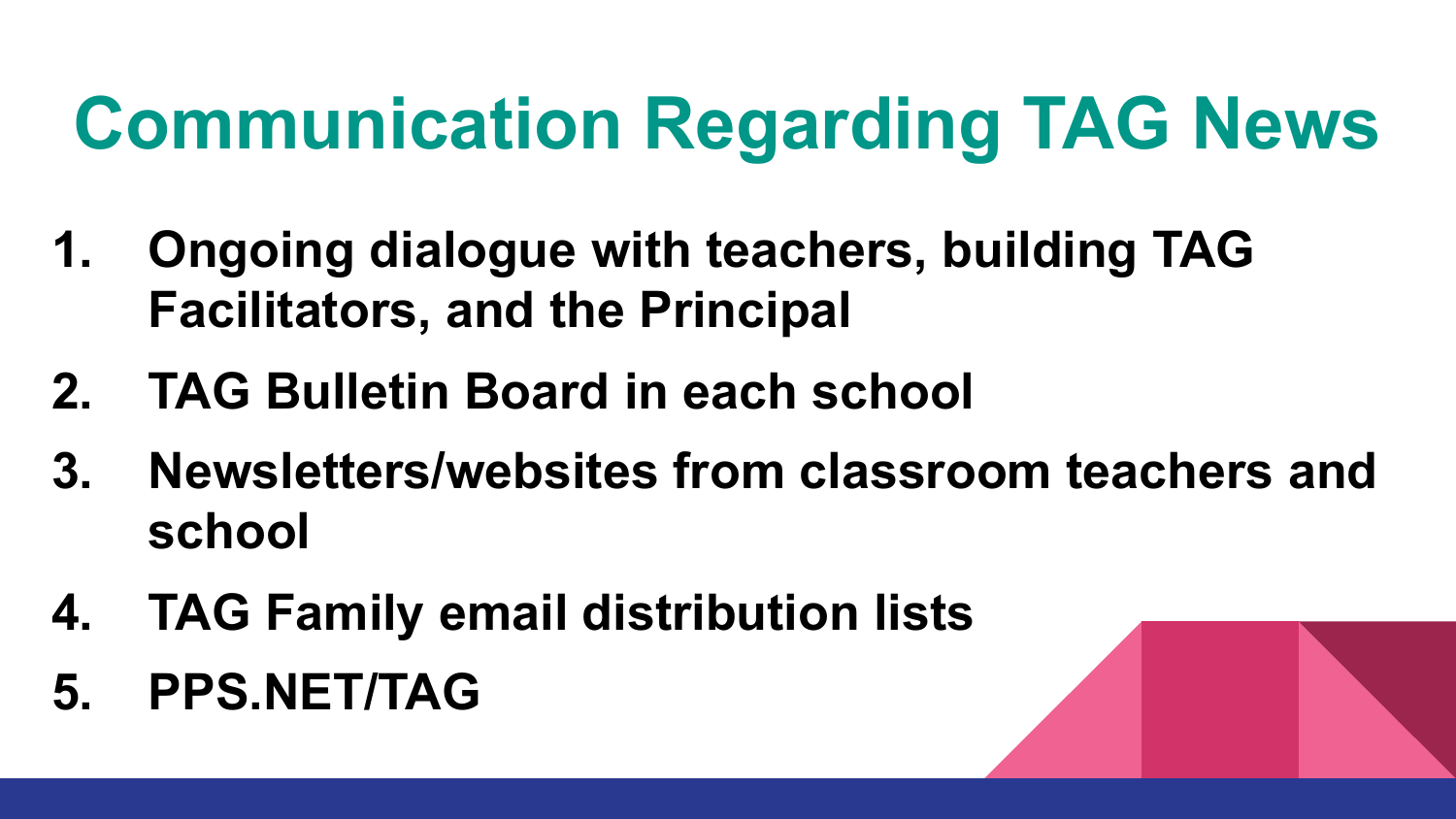#### **Who Do I Contact If I Have a Concern About My Child's Needs?**

- **1. Consult your child's teacher.**
- **2. Consult the TAG Facilitator at your school if you feel your questions have not been answered by the teacher.**
- **3. Schedule a meeting with the school's administrator.**
- **4. Consult the TAG Office for additional support emails on pps.net/tag**
- **5. Check the TAG Department's web page [www.pps.net/tag](http://www.pps.net/tag) for resources.**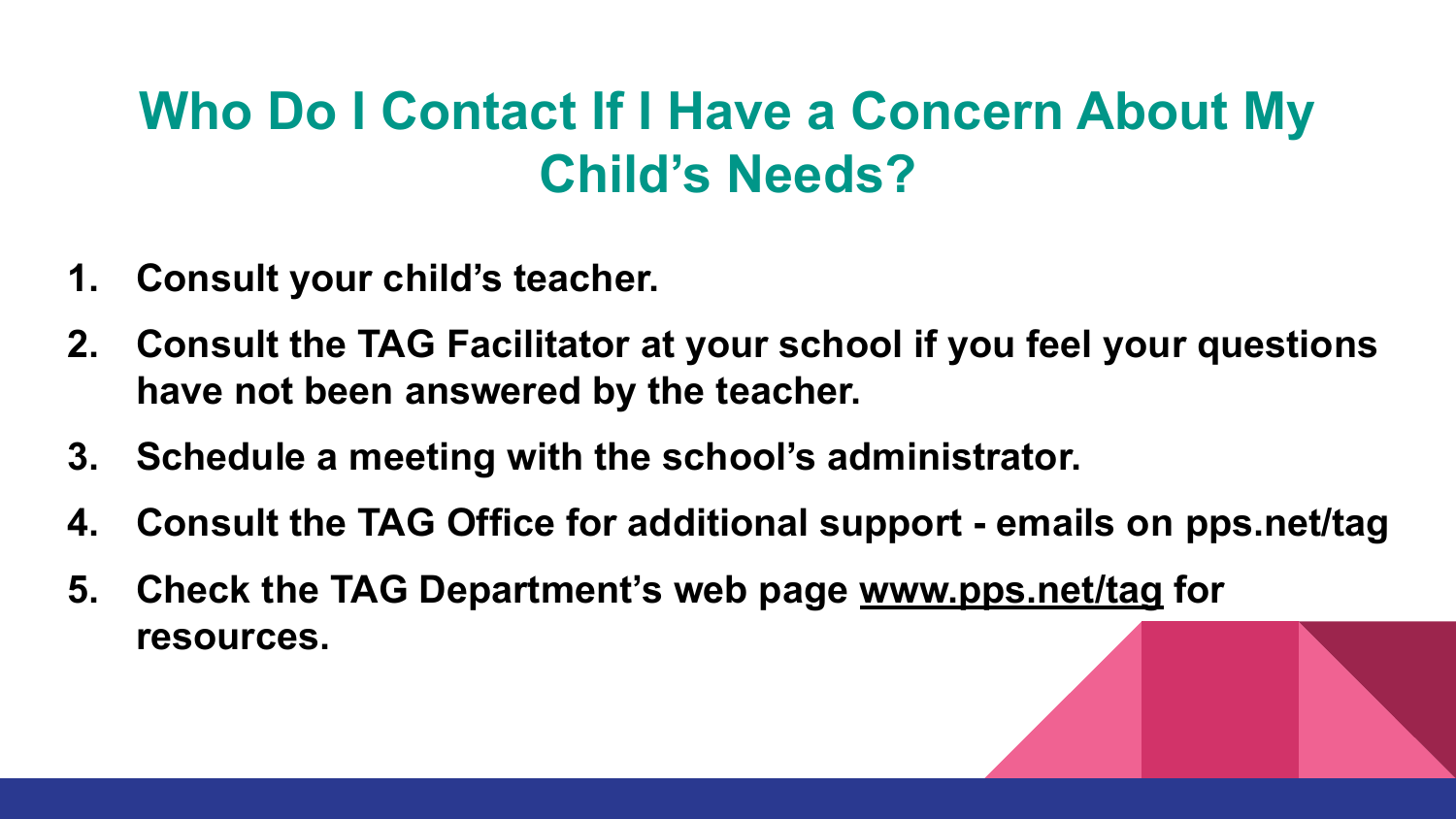### Talented and Gifted Resources

- National Association of Gifted Children [Supporting TAG students](https://www.nagc.org/sites/default/files/Publication%20PHP/NAGC_TIP-Sheet_COVID-19_With%20Strategies%20by%20Development%20Level_April%202020.pdf) [during COVID-19](https://www.nagc.org/sites/default/files/Publication%20PHP/NAGC_TIP-Sheet_COVID-19_With%20Strategies%20by%20Development%20Level_April%202020.pdf) nagc.org
- [Hoagies' Gifted Education Page](http://www.hoagiesgifted.org/), the "All Things Gifted" page
- [Davidson Institute](http://www.davidsongifted.org/) A national nonprofit organization dedicated to supporting profoundly gifted students 18 and under.
- [John Hopkins](http://cty.jhu.edu/): Center for Talented Youth
- Oregon Talented and Gifted oatag.org